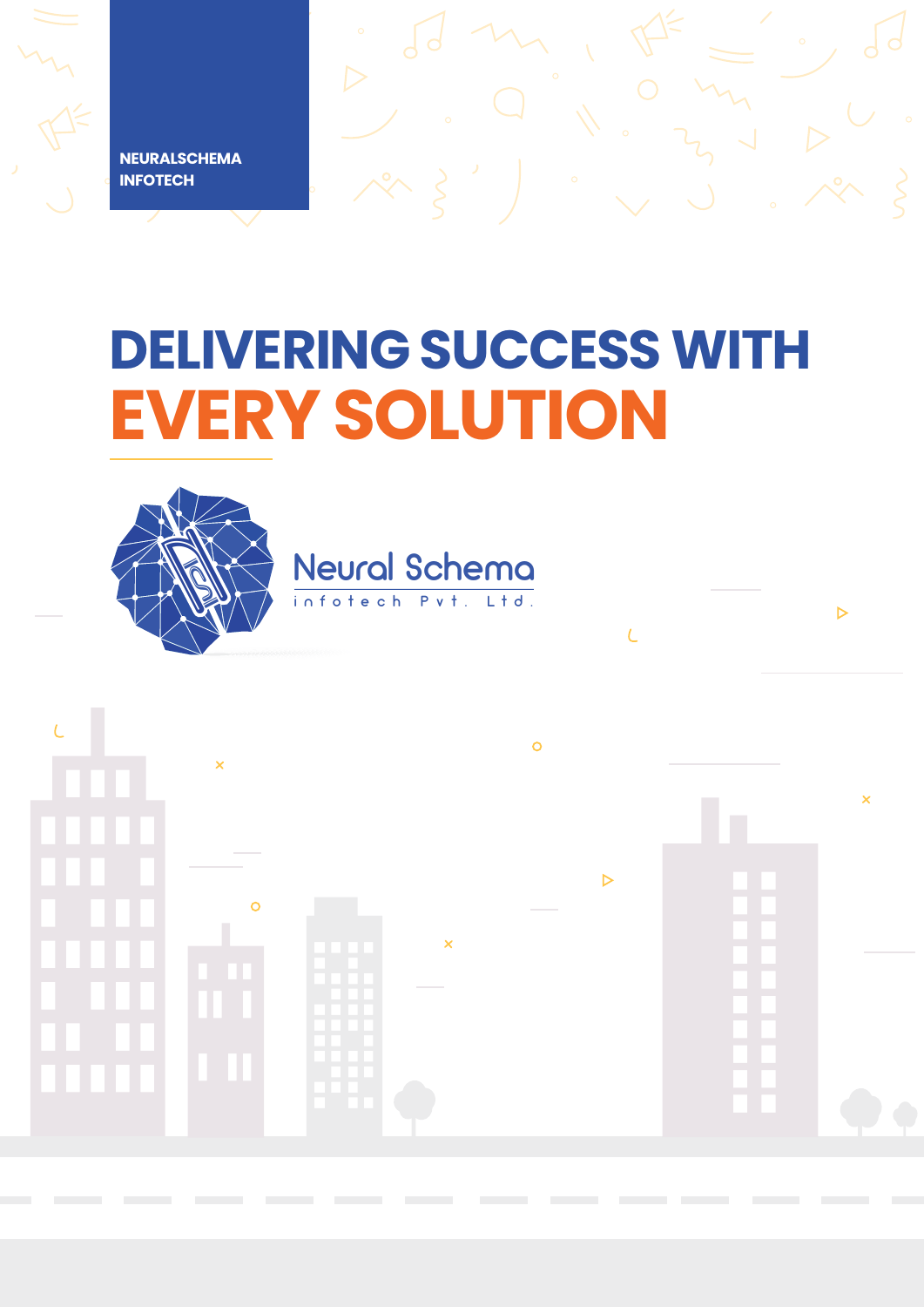#### TABLE OF

 $\begin{matrix} 1 & 1 \\ 0 & 1 \end{matrix}$ 

### **Contents**

| 03 | Section 01                       |
|----|----------------------------------|
|    | <b>Background</b>                |
|    | Section 02                       |
| 04 | Who we are                       |
|    | Section 03                       |
| 07 | <b>Software Development</b>      |
|    | Section 04                       |
| 08 | <b>Hosting &amp; Domain Name</b> |
|    | Section 04                       |
| 09 | <b>Web Design</b>                |
|    | Section 05                       |
| 10 | <b>Web Development</b>           |
|    | Section 06                       |
| 11 | <b>Content Services</b>          |
|    | Section 07                       |
| 12 | <b>SEO</b>                       |
|    | Section 08                       |
| 13 | <b>Social Media Promotion</b>    |
|    | Section 10                       |
| 14 | <b>SMO Strategies</b>            |
|    | Section 11                       |
| 15 | <b>Maintenance</b>               |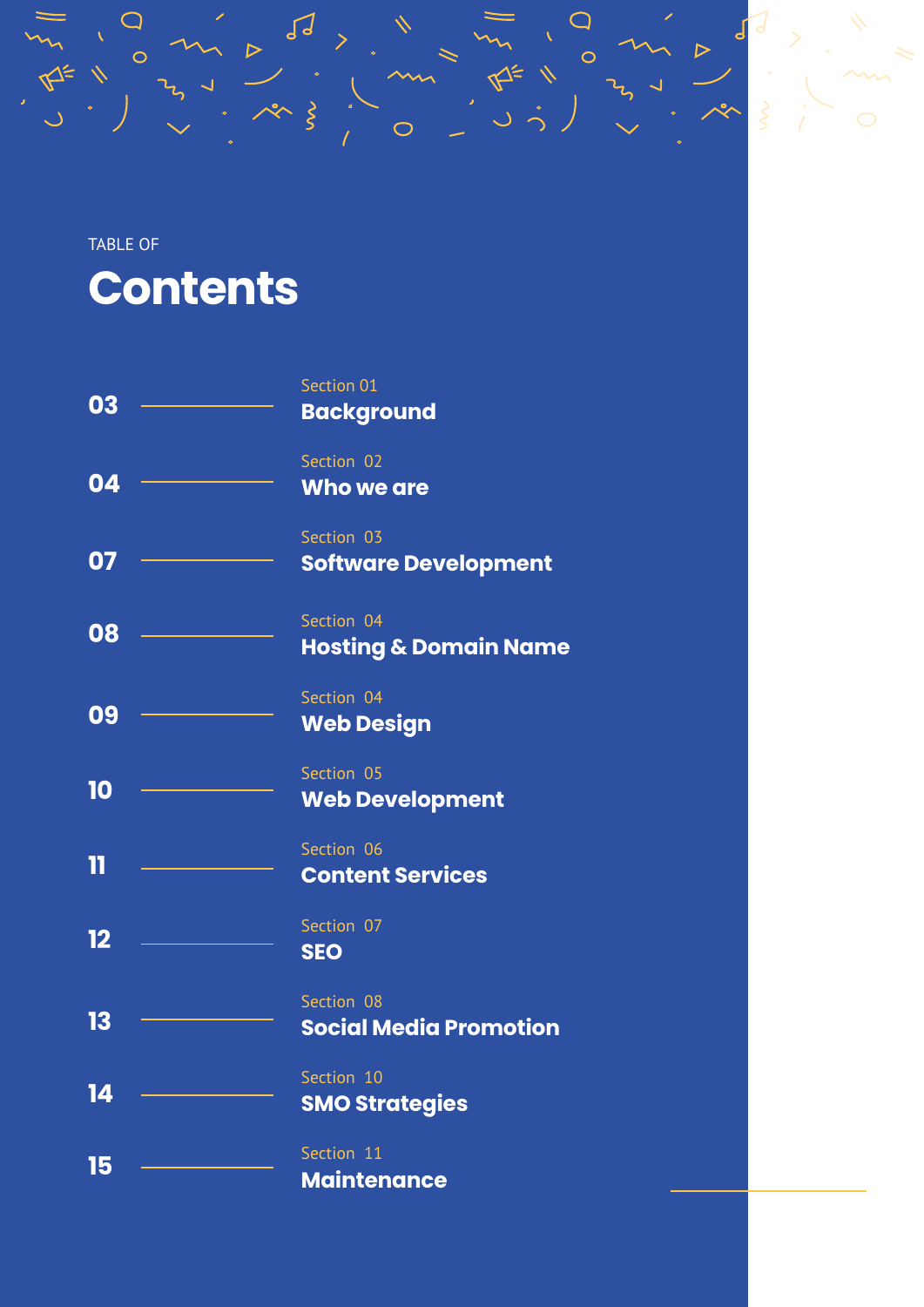### **Who we are? Creating, rejuvenating, and empowering brands!**

Neuralschema Infotech is an emerging digital marketing and software development company started in March, 2020 in India. Our Fondness for assisting micro and medium-size businesses has evolved us into one of the most excellent companies. We plan and develop various strategic solutions for organizations that belong to different sectors

Our goal is always to offer the customers a service of high standards. Since we have a client-focused mentality, it has made us won several plaudits for providing some of the industry's most exceptional quality assistance. We are committed to the success of our customers.



Delivering the right content to the right audience at the right time starts with an integrated content strategy.

For more information, please visit our website: [https://w](https://vimeo.com/492099789)ww.neuralschemait.com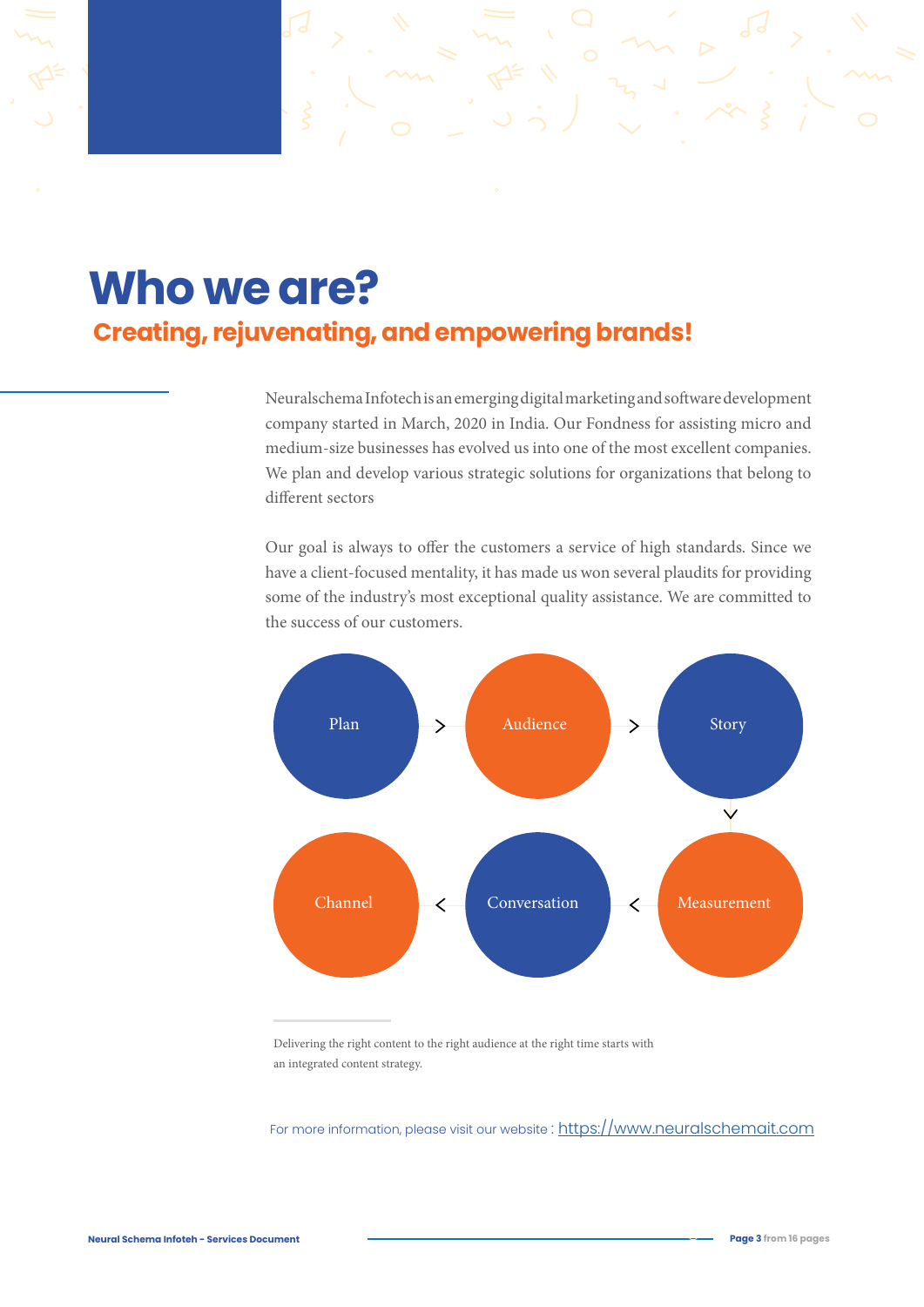# **Our Clients**



- https://www.betagroupz.com/
- https://www.dygerm.in/
- https://www.sabarilungcareclinic.com/
- https://www.mattresszone.co.in/
- https://hipkneetreatment.in/

























- https://www.hemsungroup.com/
- https://mari-india.org/
- https://www.zairatech.com/
- https://www.askrealtorgary.com/
- https://dsafco.net/
- https://neelee.com.sg/
- https://photiadesexports.com/





**Neural Schema Infotech - Services Document Page 4 from 16 pages**



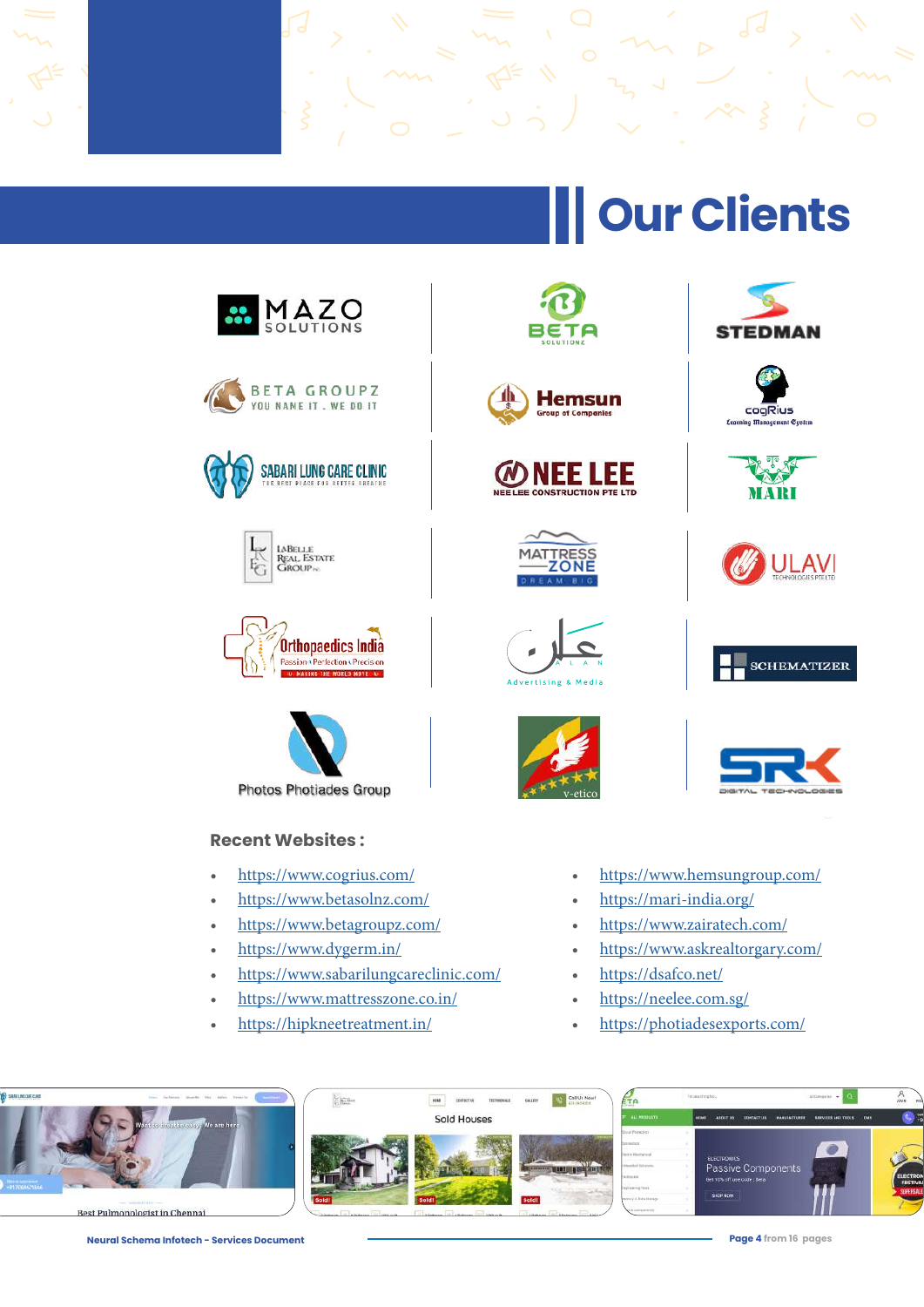#### Our Concept Video



If you can't open the above video, or finding any buffering issues, Please click the image or use the below link : <https://vimeo.com/492099789>

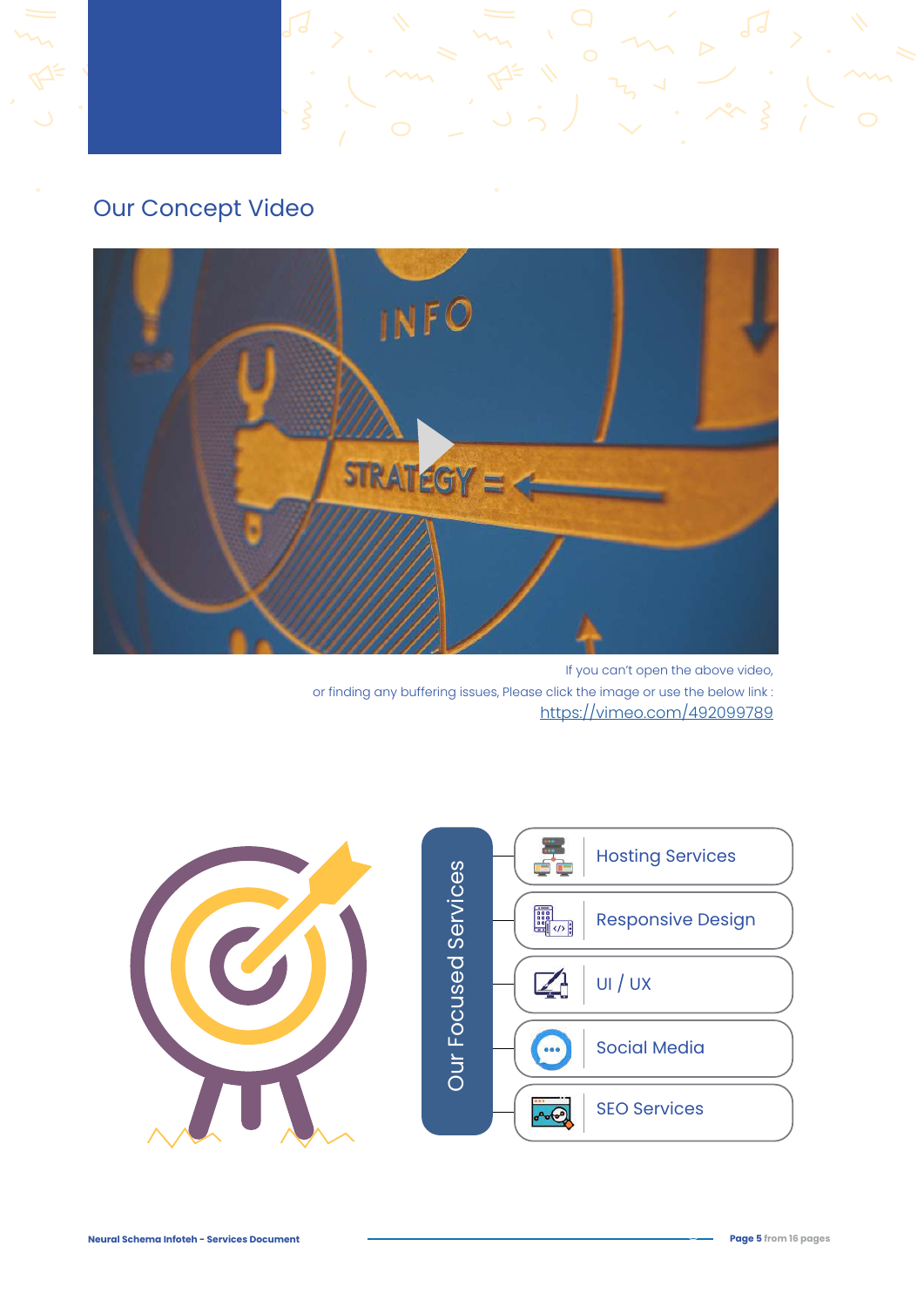ABOUT US

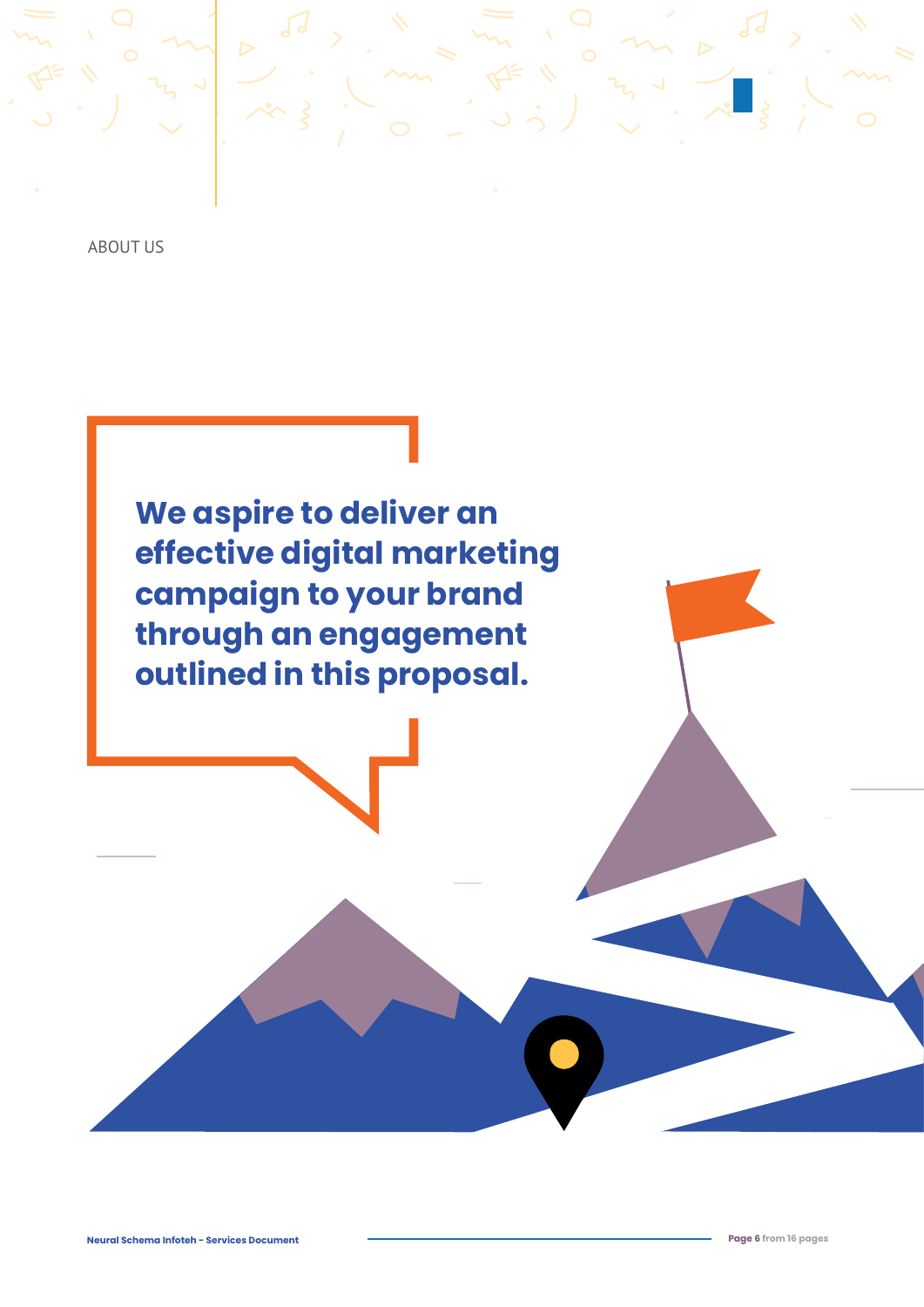### **Software Development**

Give life to your concept with our software development services. Starting with understanding your requirements, designing, developing the software, testing to deployment, we provide you the complete package. We provide innovative & competitive solutions for your every need.

We offer custom software and application development services to increase your company value, boost productivity, and edge over your competitors. Our top-notch development team provides high-quality software solutions with the latest technologies. With the research that we do and the technical experts that we have, you can always expect the best software development services from us at a low price.

Be it any sector or a company of any size, we offer end-to-end software services that are custom-tailored. We help in solving your Devops problem, modifying your existing software, and managing your B2B or B2C operations. We believe in delivering the best IT solutions. Satisfying our client requirements is our foremost priority. Opt us for the best and affordable software services for your business.

**04 we plot tailor-made solutions that meet with your preferences. Our Compared to other organizations that follow conventional methods, services vary from Software development, HRMS, to Machine learning custom solutions to empower businesses.**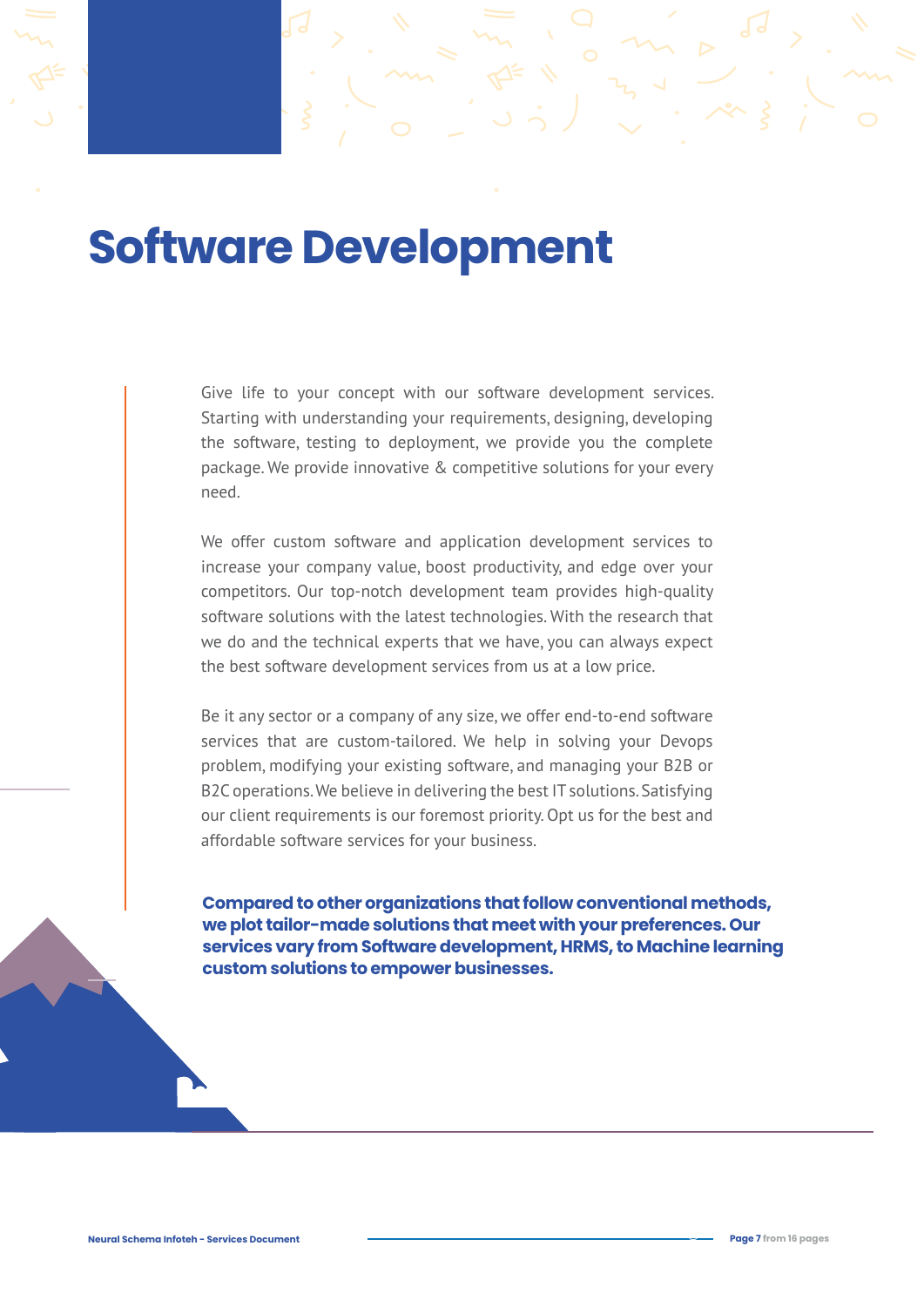## **Hosting & Domain Name**

- Domain name registration and hosting services for 1 whole year
- This is renewable on a yearly basis. We use **Amazon Web Services,** the best architecture and web technology to host all of our developed websites.
- We will register a domain name for you, setup the server needed to host your site and create the initial website specific email you wish for your site (example: you@yourdomain.com).

#### **Domains Available:**

• www.xxxxxxxx.com

**Please note that the hosting and domain name registration can be done from your end. Once you block the domain and register for the hosting, please send us the credentials.**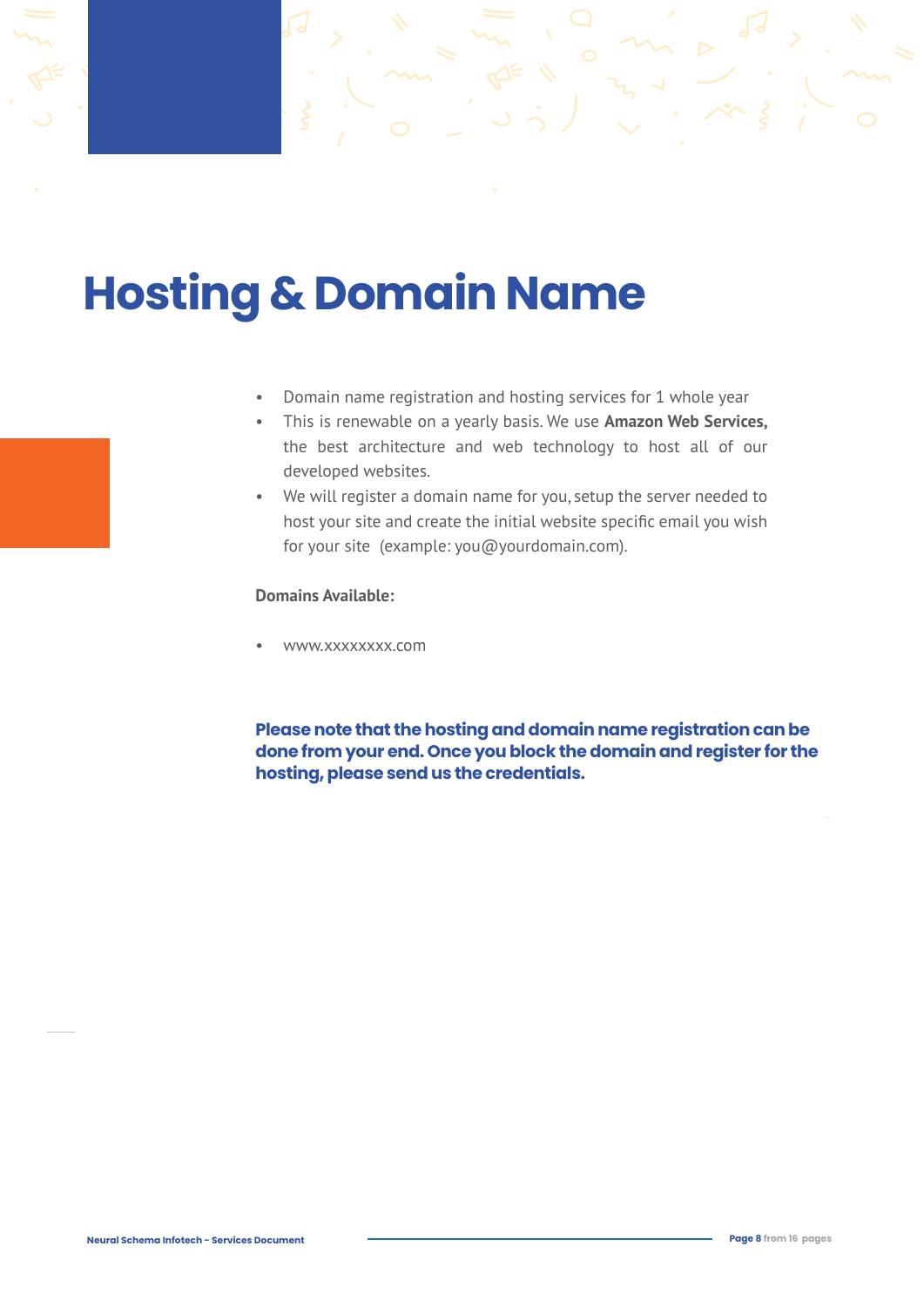## **Website Design**

Our professional Website Design service package includes the following technical services:

- Artistic Design and Website layout
- Creation of Web Graphics, Page Backgrounds or website skins.
- Optimization of graphics to ensure a fast loading web page.
- Edit, cropping, modification or adjustment of images needed.
- Ensure the usability and credibility of web pages.
- Coding of HTML / PHP structure of your website and ensure it
- follows the latest web standards, look professional and modern.
- Coding the Cascading Style Sheets (CSS) of your website pages.
- Encoding of all your initial page contents.
- Creating the Navigation Menu and all the initial website pages you need for your website.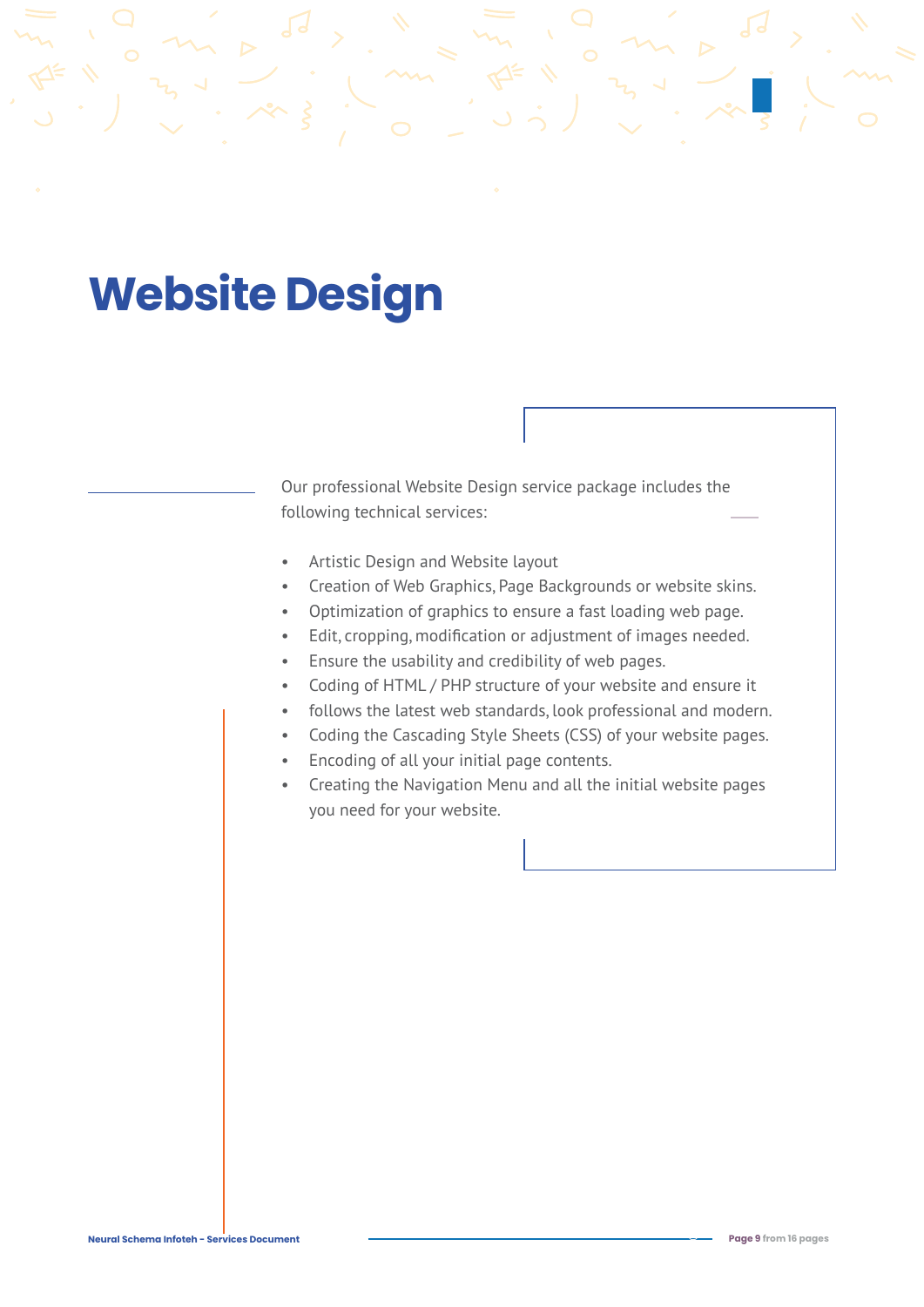### **Website Development**

We will develop the specific functionality and features you needed for your Company website. Below are some website functionality and features that we will integrate to your website:

- Access Control Restriction
- User Role ( Admin, Client, Career or Employee ) creation
- Website Administration Area
- User Login
- Content Management (add/edit/delete contents )
- User Management (add/edit/delete users )
- Contact Forms / Appointment Booking Form
- Captcha for spam prevention
- User accounts
- User Profile
- Site Search Engine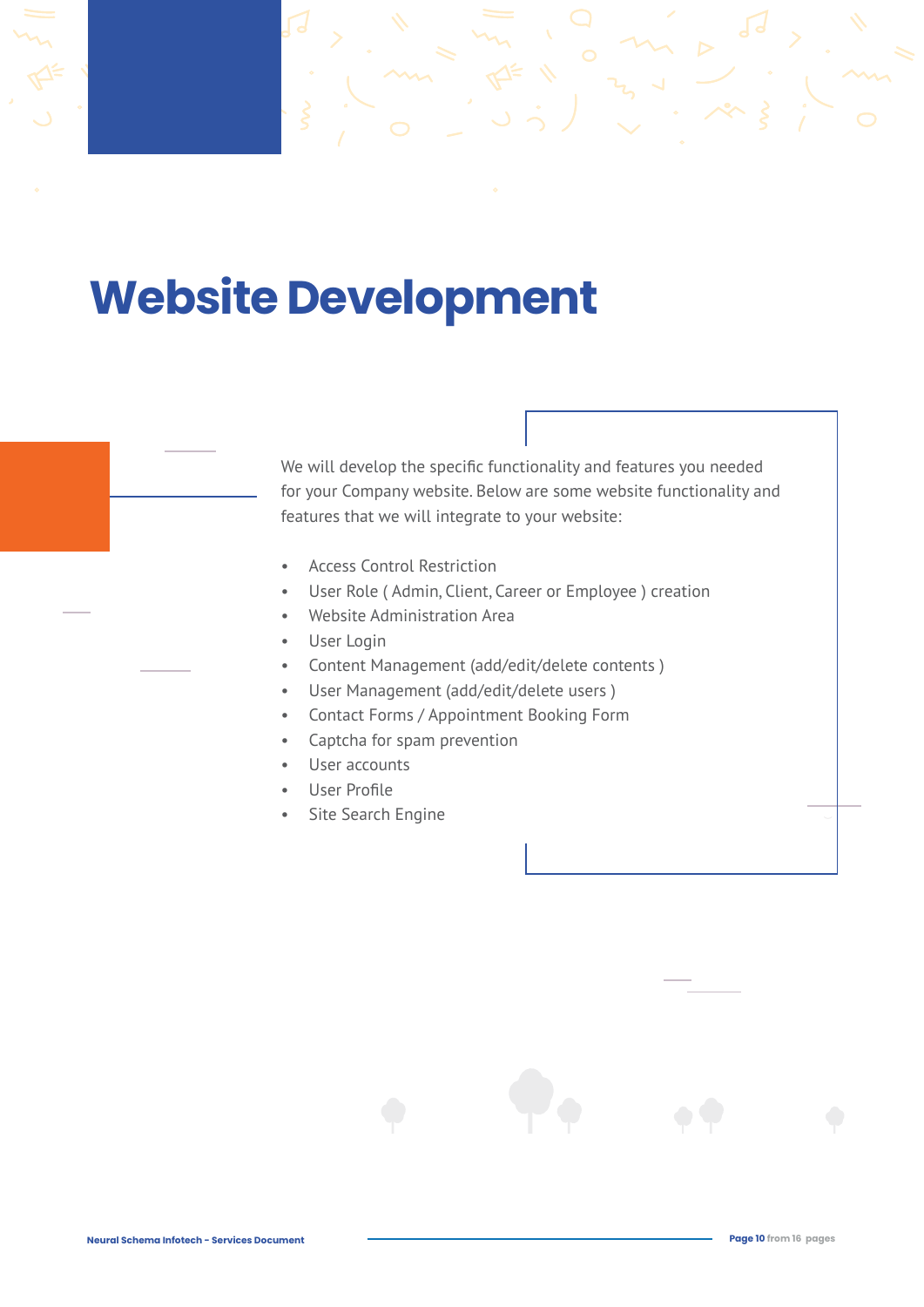SERVICES & EXPERTISES

### **Content Services**

**We are expert in delivering innovative content solutions that improve brands.** 

> Content marketing is much more than creating, distributing and sharing content in order to engage audiences, generate leads, improve branding, and other marketing goals you can serve with content marketing. Our service is designed to help companies build a brand, market products and services, and manage online reputation through social networks. Social network marketing is the growing trend and a powerful medium, which can be effectively used as an online marketing tools.

> > $\overline{O}$

 $\overline{D}$ 

 $\circ$ 

 $000$ 

Brand was converted by **Fig. 1** Your Logo

**We assess our clients' landscapes and deliver strategies that inspire audiences to engage and take action.**

**Neural Schema Infoteh - Services Document Page 11 from 16 pages**

 $\overline{O}$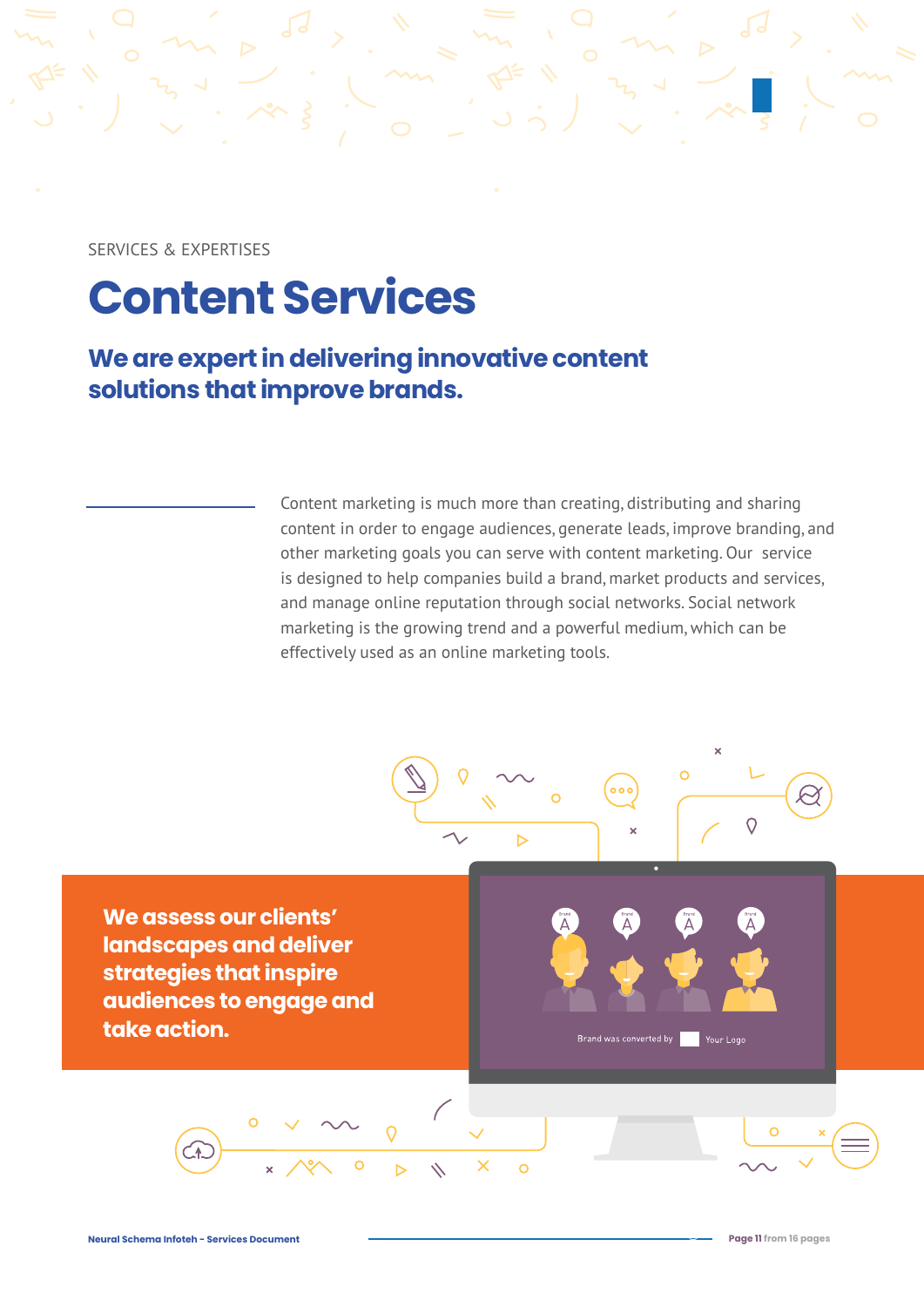SHARPENING MARKET

## **Search Engine Optimization (SEO)**

Each search engine has different ranking factors, but they all have a few factors in common: keywords, content, and links. Keywords and content are arguably two of the most important factors that search engines look for when ranking pages. Because of this, it is imperative that you know what keywords are in highest demand within your market and incorporate those keywords into the content on your website. All of your website's content will naturally create a collection of links; search engines use link analysis algorithms that look at the sources, number, and anchor texts of links to help determine their relevance in search queries.

#### **Search Engine Optimization is an important factor for a successful business website, we will make your site search engine friendly too.**

Here's some detail about our SEO services included in the package:

- 3 months monitoring and Website URL submission for the 3 most
- popular search engine on the web (Google, Yahoo, Bing )
- Alexa ranking monitoring and promotion.
- Creation of website sitemap for users and web robots (XML sitemap )
- Meta tags analysis
- Keyword analysis
- Meta Description analysis
- Link Building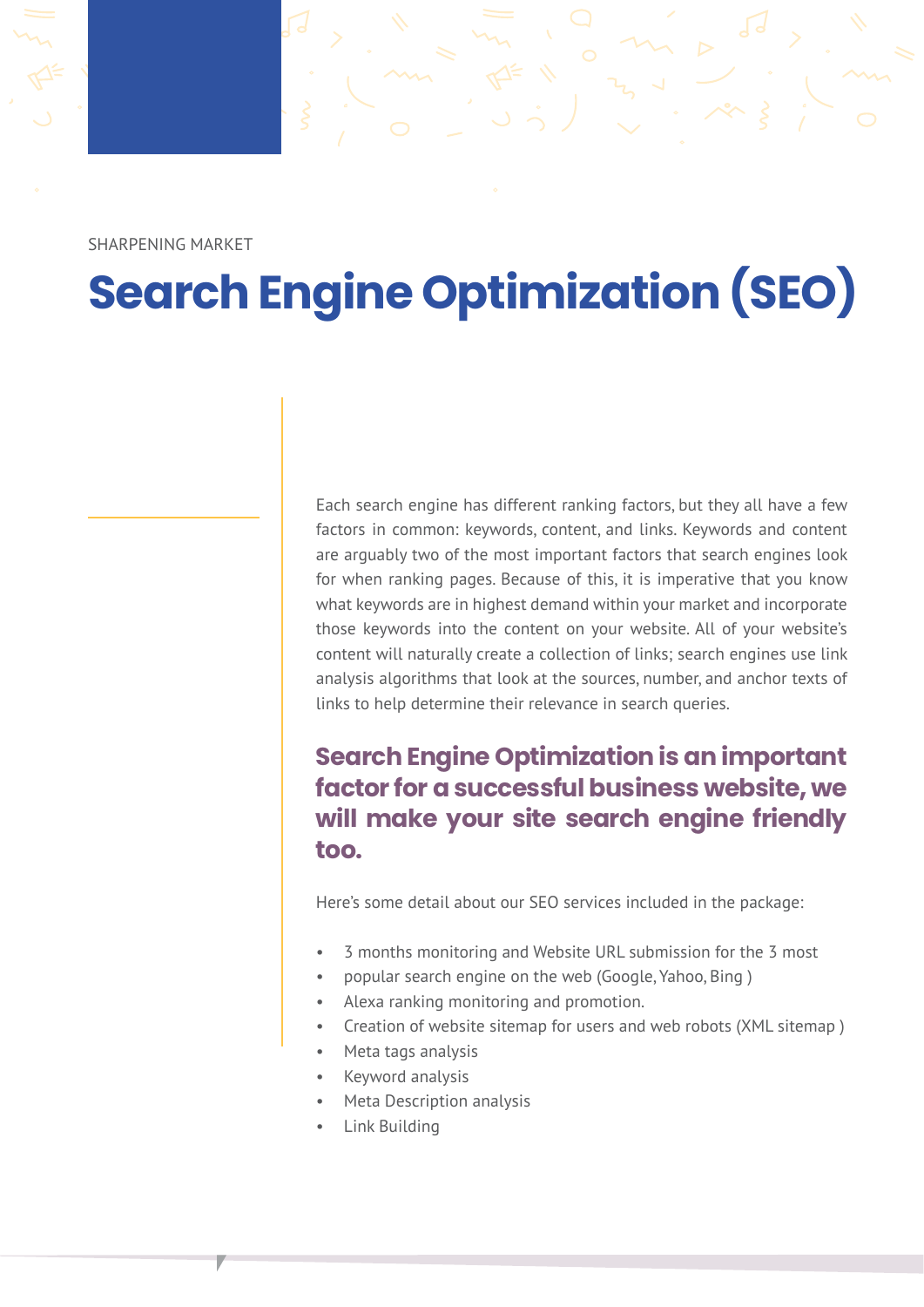OUTLINE CONTENT MARKETING

# **Social Media Promotion**

#### **Social Media has changed how brands communicate with their audiences forever. Social media is a powerful way to build brand awareness, build a positive image, and drive lead generation.**

We specialize in strategic social media campaigns that focus on building and protecting a positive brand image, creating loyalty among fans, and driving new leads for your business. Our full suite of social media services includes:



- Social Strategy Development
- Social Media Consulting
- Social Media Advertising
- Community Engagement

#### **Social Marketing Goals**



Brand Awareness



Customer Retention



Leads Generation



Increase Web **Traffic** 

**BUY** 

Customer Acquisition



Lead Nurturing



Brand Engagement



Increase Sales



**Neural Schema Infoteh - Services Document Page 13 from 16 pages**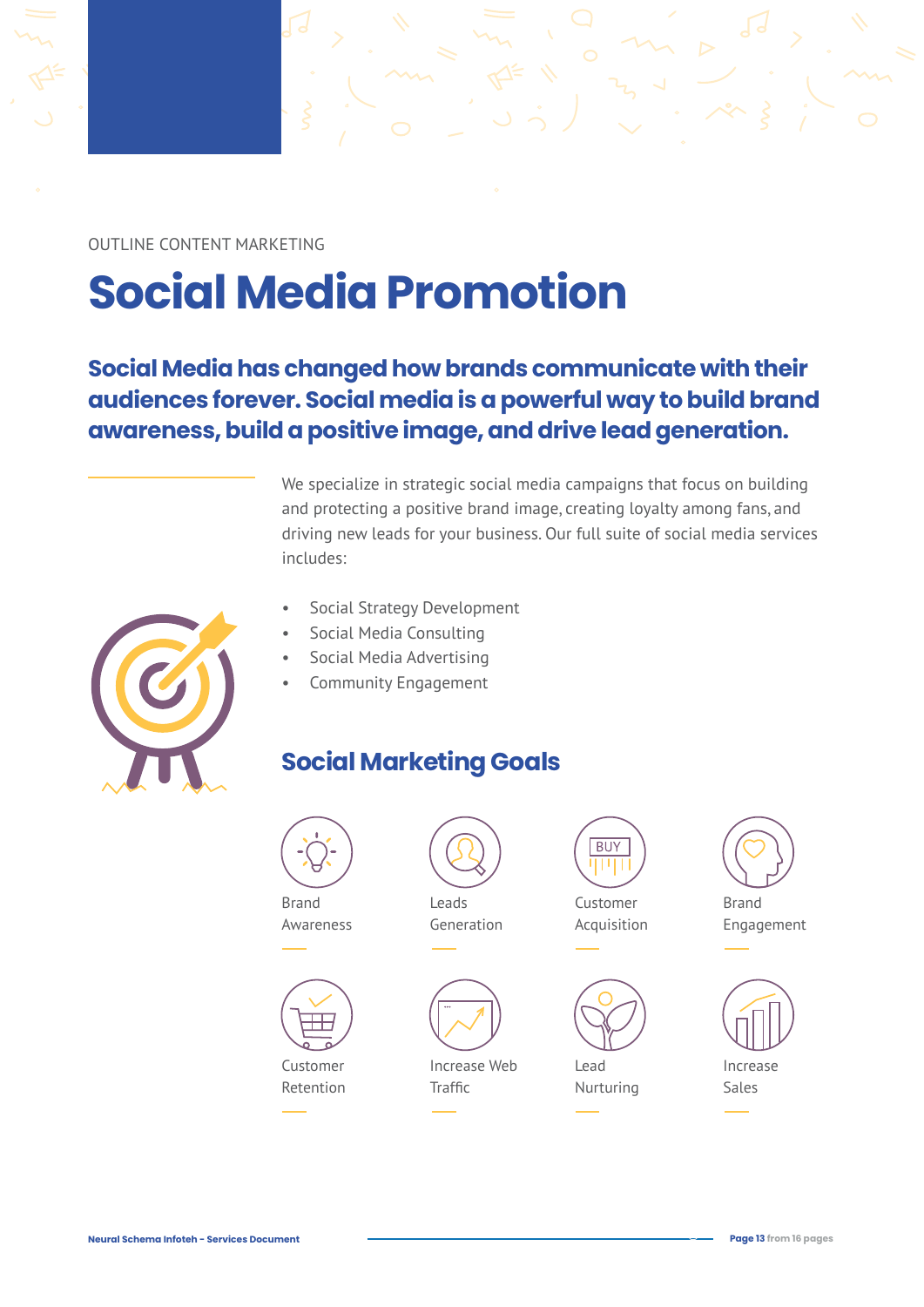Social Media Promotion

# **SMO Strategies**

- Creation and submissions strategic content (Include profiles, business listings, articles, press releases, blog posts)
- Optimize all content for SERPs, populate and promote exist social assets as well as new ones created using a mix of SEO, content and social media strategies.
- Development of Micro Sites.
- Increase genuine likes and followers in Social Media Profiles (Facebook, Twitter, LinkedIn, Flickr, and YouTube).
- Social Bookmarking and increase voters.
- Setup, Linking & Promotion of Profiles
- External Blog Setup & Social Commentary
- Wikipedia Profile Setup & Linking
- Photo Sharing
- Slide share Submission
- Create Blog with our main domain name and share it in social account.
- **Explore Guest Posting**
- Tracking and monitoring our Reputation of with our main keywords that represents our brand.
- Evaluate Your Competition
- Focus where we can get the best results (like social bookmark).
- Search relevant forums and start discussion over there.
- We will change our social accounts banner every month (Facebook, Twitter, and LinkedIn) and when we launch any new thing, we will create a banner like that and change it.
- Info graphic Submission.
- Grow our YouTube channel subscriber & viewers.
- Create more channels like Vimeo, MySpace etc. and expand our video in other channels.
- Online forums and communities Discussion

**More invested audience leads to more relationship building. Promotion plays a role in virtually all marketing techniques and tactics, there are no goals that can't be reached using promotion.**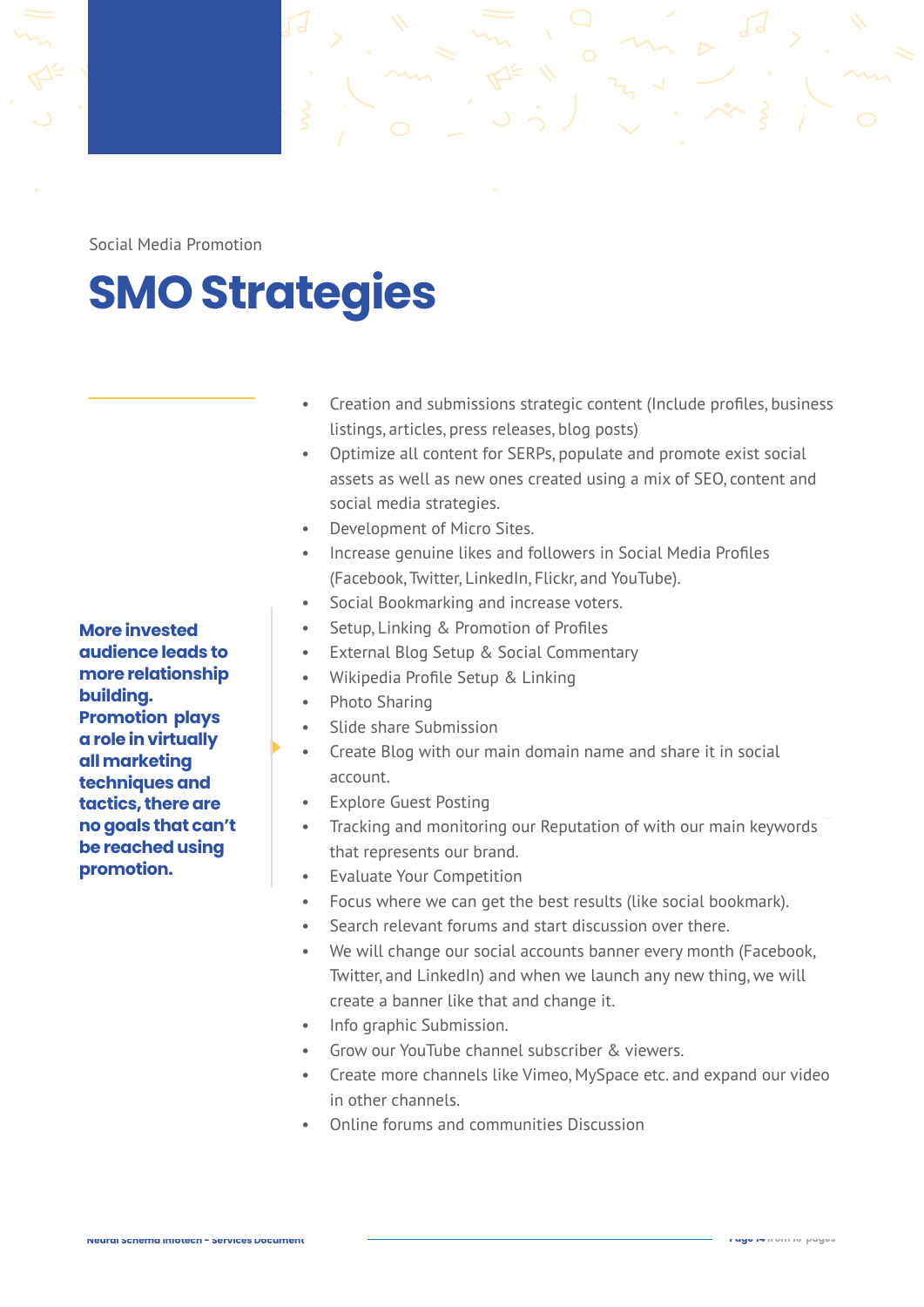ABOUT US **Maintenance**

> We will provide a 3 months FREE technical support for you after launching your site on the web (www). We will answer your question regarding website management, technical details, content management, user management or anything about operating your own website; we can provide this through email, Skype, or by phone

> Note: If you're too busy and can't manage or don't have time to manage and maintain your website, we also offer a Website Maintenance Service, please contact us if you need this service and we will give a quotation and technical details included about this.